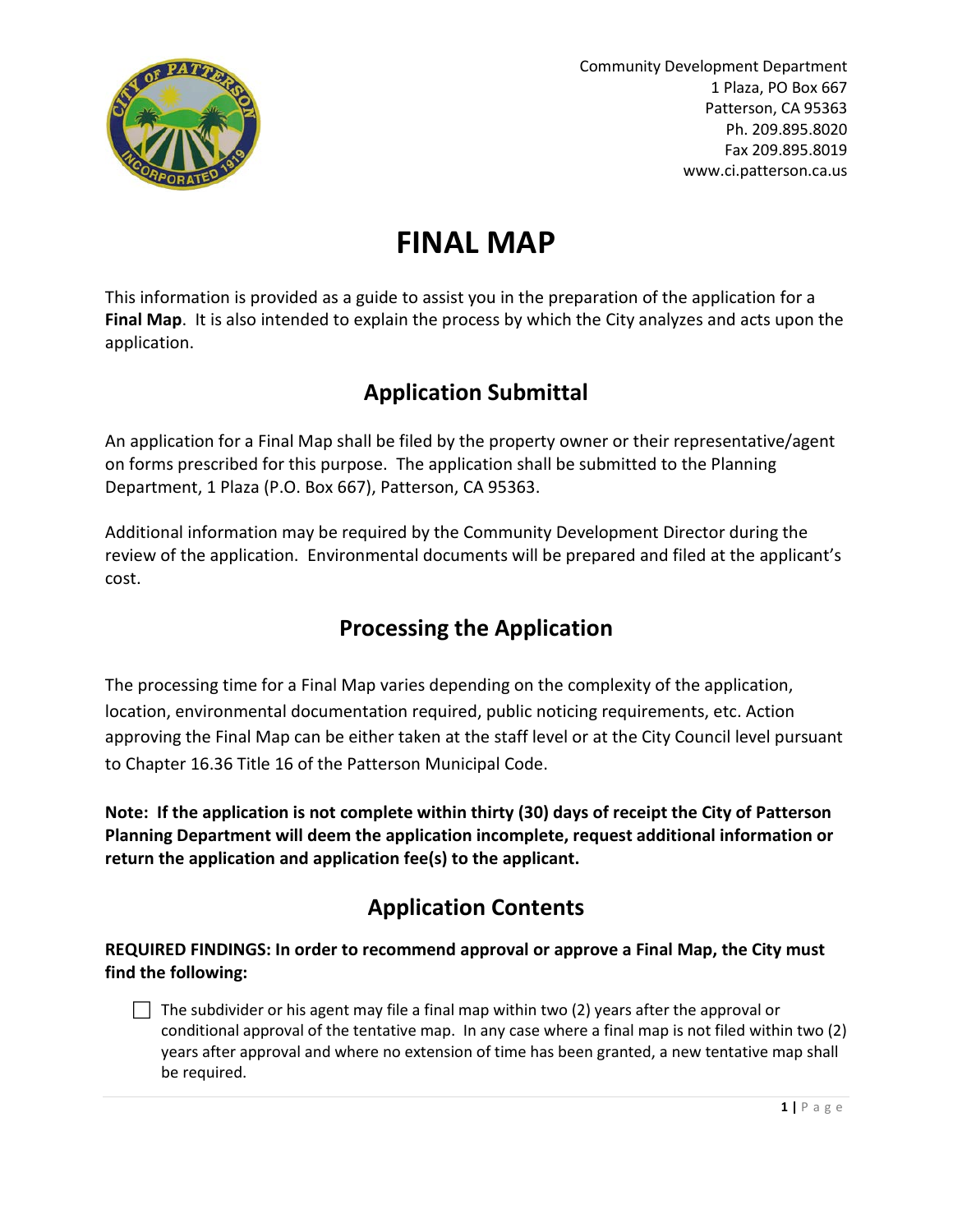

**ACCOMPANYING MATERIALS REQUIRED:** This application must be accompanied by the following (unless waived in writing by the Community Development Director):

- 1. A tracing of the final map shall be filed with the City Clerk together with the checking fee as established by resolution of the City Council, no part of which shall be returnable, at least twentyone (21) days prior to the meeting of the City Council at which approval is expected.
- 2. At the time of the filing of the final map with the City Clerk, the subdivider shall also file traverse sheets showing closures and computations of boundaries and blocks. All closures within the subdivision shall be within the limits of error of one in five thousand.
- 3. The final map shall be accompanied by a report prepared by a duly authorized title company naming the persons whose consent is necessary to the preparation of and recordation of said map and to the dedication of the streets, alleys and other places shown on the map and certifying that as of the date of the preparation of the report, the persons named therein are all the persons necessary to give clear title to said subdivision. At the time of recording the approved map, there shall be presented to the county recorder a guarantee executed by a duly authorized title company for the benefit and protection of the City showing that the persons (naming them) consenting to the preparation and recordation of said map and offering for public dedication the streets, alleys and other public places shown thereon are all the persons necessary to pass clear title to said subdivision and to the dedication shown thereon.
- 4. The final map shall be clearly and legibly drawn upon tracing cloth of good quality. All lines, letters, figures, certifications, acknowledgments and signatures shall be made in black waterproof India ink, except that affidavits, certificates and acknowledgments may be legibly stamped or printed upon the map with black opaque ink. The map shall be so made and shall be in such condition when filed that good, legible prints and negatives can be made there from. The size of each sheet shall be eighteen by twenty-six inches, leaving an entirely blank margin of one inch.
- 5. When the final map consists of more than two sheets, a key map showing the relation of the sheets shall be placed upon sheet one. Every sheet comprising the map shall bear the scale, north arrow, legend, sheet number and number of sheets comprising the map.
- 6. The final map shall contain a title consisting of the name of the tract and a subtitle or general description of all the property being subdivided with reference to maps which have been previously subdivided. In no case shall the title be the same or so nearly the same as to cause confusion as a name of any existing subdivision previously recorded within the county.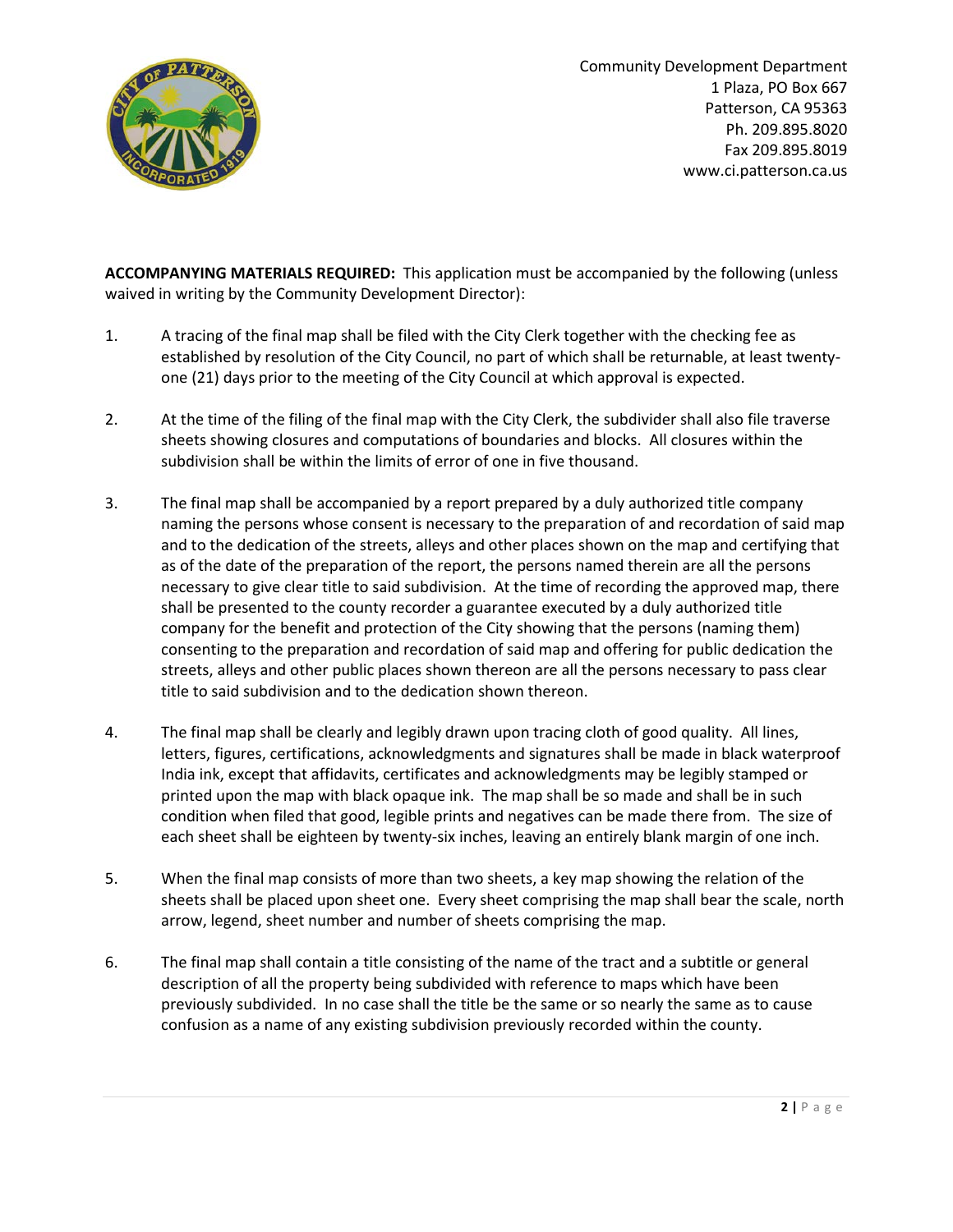

- 7. The final map shall show clearly any stakes, monuments or other evidence found on the ground to determine the boundaries of the tract. The corners of adjoining subdivisions or portions thereof shall be identified by lot and block numbers, subdivision name and properties shown.
- 8. Sufficient data must be shown to determine readily the bearing and length of every lot line, block line and boundary line. Dimensions of lots shall be given as total dimensions corner to corner, and shall be shown in feet and hundredths of a foot. Lots containing one or more acres shall show the total acreage (exclusive of dedicated rights-of-way) to the nearest hundredth, bearing and length of straight lines, radii, tangent, interior angle and length of all curves.
- 9. When the City Engineer has established the center line of a street or alley, adjacent to or in the proposed subdivision, the date shall be shown on the final map indicating all monuments found and making reference to a field book or map. If the points were reset by ties, the course and detail of all ties shall be shown.
- 10. The map shall show the location and description of all monuments and bench marks found, used or placed in making the survey of the subdivision with proper reference sufficient for relocation.

#### **11. In addition, the final map shall be prepared in full compliance with the following requirements:**

- $\Box$  The line of high water shall be shown in any case where the subdivision is adjacent to a stream, channel or body of water.
- $\Box$  The boundaries of any areas within the proposed subdivision which are subject to periodic inundation by water shall be shown.
- $\Box$  The boundary of the subdivision shall be designated by a border, one-eighth of an inch in width and placed contiguous with the inside of the boundary on the reverse side of the tracing, and in blue ink.
- $\Box$  The center and side lines of all streets, the total widths of all streets, the widths of the portion or the portions of any street being dedicated and the widths of existing dedications, the widths of each side of the permanent centerline, and the width of railroad rights-of-way shall be shown.
- $\Box$  The map shall show the side lines of all easements to which the lots are subject. The easements must be clearly labeled and identified, and if already of record, a statement of such easement must appear on the title sheet. Easements for storm drain, sewers and other purposes shall be denoted by fine broken lines, with the width, bearings and ties shown thereon. If dedicated, it should be so noted in the subdivider's certificate.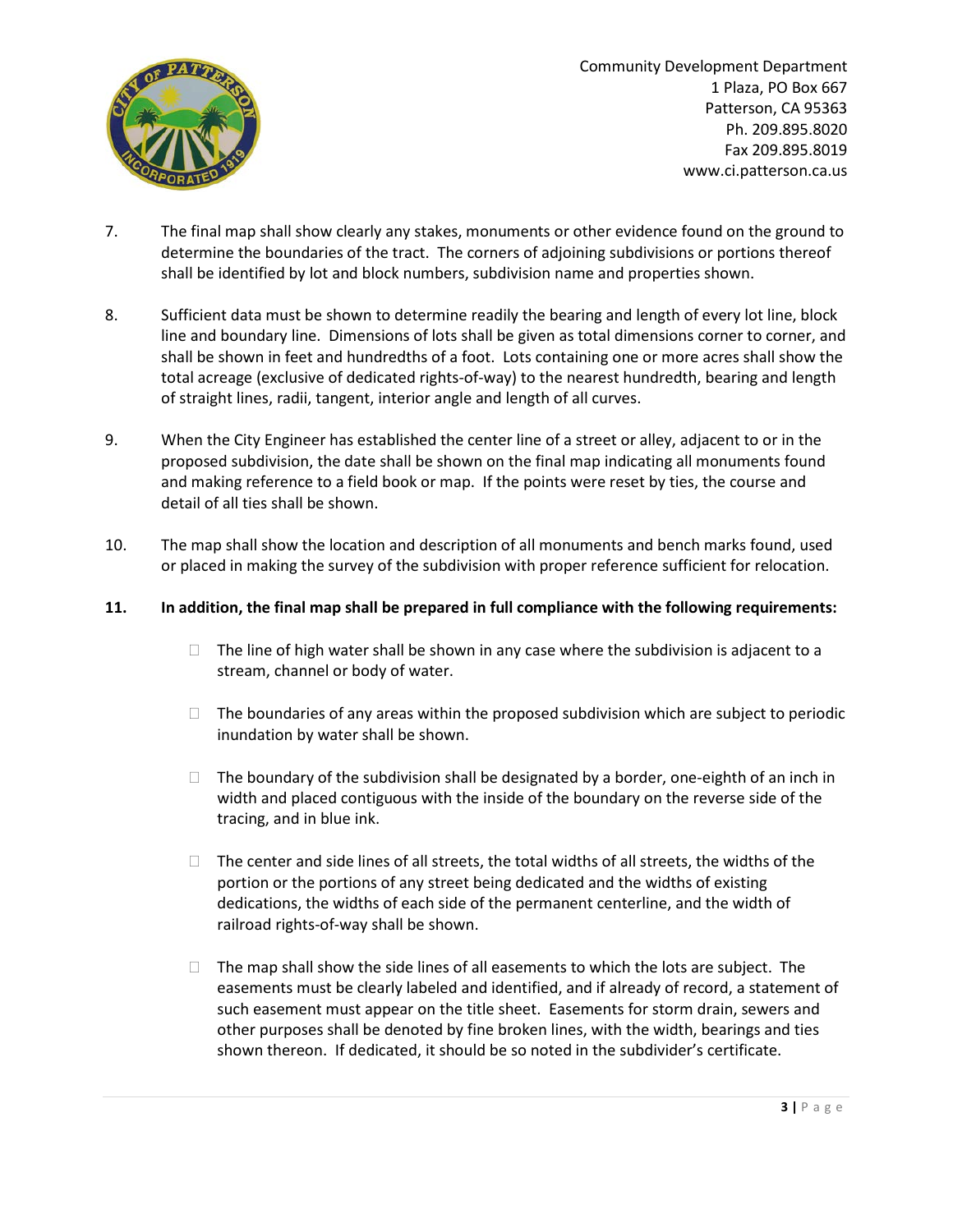

- $\Box$  City boundary lines shall be clearly designated.
- $\Box$  Block numbers shall be shown on each block and as assigned by the City Clerk.
- $\Box$  Lot numbers shall begin with the number "1" in each block and shall be consecutive with no omissions or duplications.
- $\Box$  The map shall show all other data that is or may hereafter be required by law.
- $\Box$  The map shall particularly define, delineate and designate all lots intended for sale or reserved for private purpose, with all dimensions, boundaries and courses clearly shown and defined in every case.
- Maps filed for the purpose of reverting subdivided land to acreage shall be conspicuously so designated under the title, "The Purpose of This Map is a Reversion to Acreage."
- $\Box$  The map shall show a statement of restrictive covenants.
- $\Box$  Applicant to pay city engineer's invoiced costs, including map check & Certificate of Compliance. Applicant to pay actual consultant costs, if applicable.
- **\$1170.00 FOR EACH FINAL MAP**

#### **NOTE: At least one copy of all maps, site plans, elevations, etc., must be provided as an 8.5 X 11 reproducible copy.**

Additional information may be required by the Community Development Director during review of your application. Environmental assessment is required for all projects. If your project is not categorically exempt, environmental documents will be prepared and filed at the applicants cost.

#### **Note: Should your project require an environmental review, the applicant is responsible for the environmental filing fees (effective 1-1-2022) as follows:**

|           | Negative Declaration (ND) or Mitigated Negative Declaration (MND)* | \$2548.00 |
|-----------|--------------------------------------------------------------------|-----------|
| $\bullet$ | Environmental Impact Report (EIR)*                                 | \$3539.25 |
|           | Environmental Document Pursuant to a Certified Regulatory Program* | \$1203.25 |
|           | <b>County Clerk Processing Fee</b>                                 | \$57.00   |
|           | (*Department of Fish and Game Fees)                                |           |